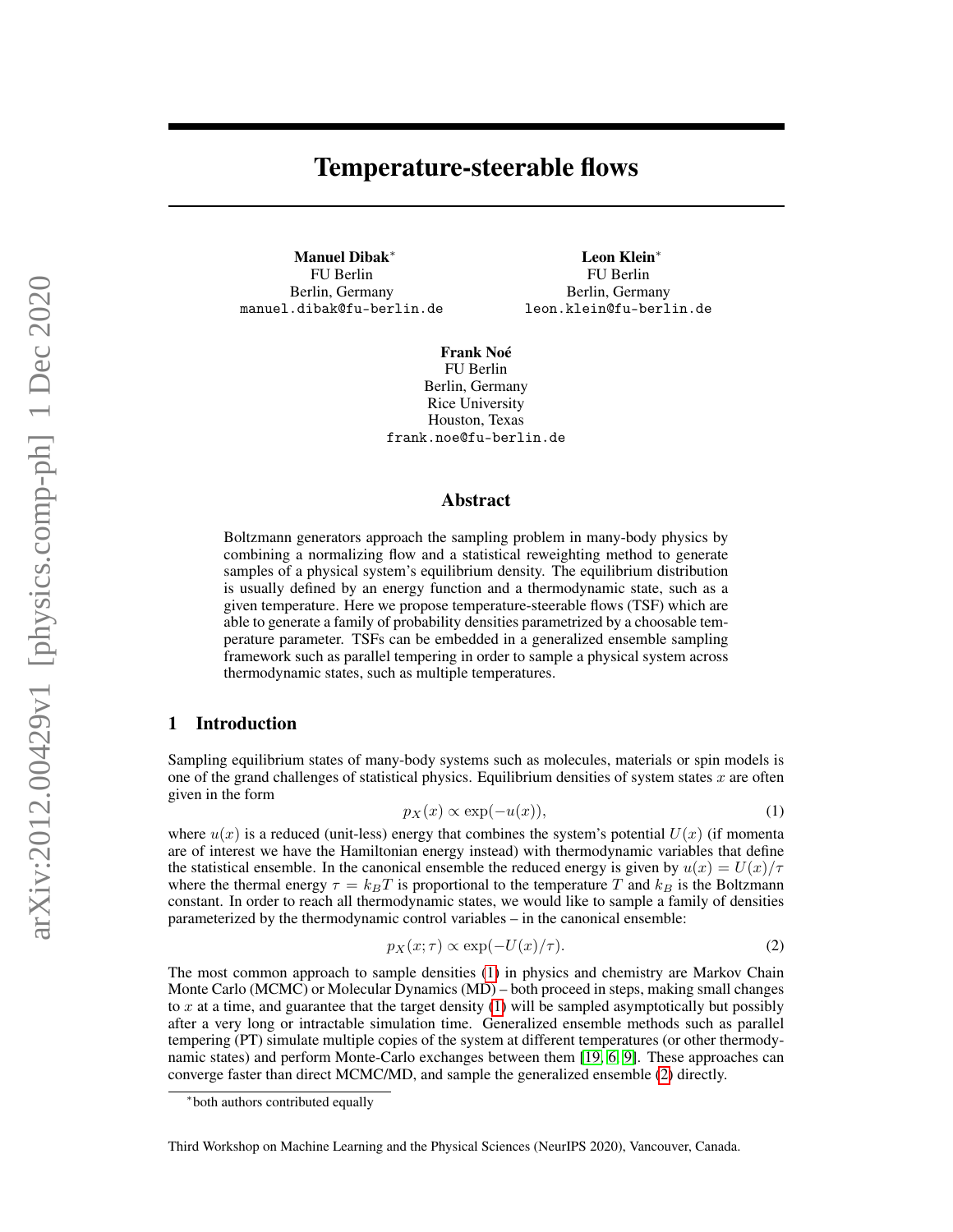

<span id="page-1-2"></span>Figure 1: Schematic figure of the TSF architecture used here. Auxiliary momenta  $\vec{q}$  and coordinates  $\vec{z}$  are coupled with volume preserving networks where the outputs of the multi-layer perceptron (MLP) used to generate the scaling variables are normalized. The first layer multiplies the latent space coordinates  $\vec{z}$  with a scalar factor k, which adjusts for difference in entropy between latent and phase space.

Recently, there has been a lot of interest to train normalizing flows [\[20,](#page-5-3) [16,](#page-5-4) [3,](#page-5-5) [4,](#page-5-6) [15,](#page-5-7) [10\]](#page-5-8) to sample densities of many-body physics systems such as [\(1\)](#page-0-0) directly without having to run long, correlated simulation chains. Normalizing flows transform an easy to sample prior distribution  $p_Z(z)$ , e.g. a multivariate normal distribution, via a transformation  $x = f(z)$  to the output distribution  $p_X(x)$ . If  $f(z)$  is invertible,  $p_X(x)$  can be computed by the change of variable formula

<span id="page-1-0"></span>
$$
p_X(x) = p_Z(z) |\det J_f(z)|^{-1},
$$
\n(3)

where  $|\det J_f(z)|^{-1}$  is the inverse of the Jacobian. Boltzmann Generators (BGs) [\[14\]](#page-5-9) combine normalizing flows to minimize the distance between [\(1\)](#page-0-0) and [\(3\)](#page-1-0) with a statistical reweighting or resampling method to generate unbiased samples from [\(1\)](#page-0-0). This and similar approaches have been used to sample configurations of molecular and condensed matter systems [\[14,](#page-5-9) [22\]](#page-5-10), spin models [\[12,](#page-5-11) [13\]](#page-5-12) and gauge configuration in lattice quantum chromodynamics [\[1,](#page-4-0) [2\]](#page-4-1).

In order to address the problem of sampling generalized ensembles such as [\(2\)](#page-0-1), we here take a first stab at developing flow architectures that can be steered by thermodynamic variables. Steerable flows are related to equivariant flows which maintain group transformations such as rotation and permutation throughout the flow [\[11,](#page-5-13) [17,](#page-5-14) [23\]](#page-5-15). Specifically, we develop temperature-steerable flows (TSF) that correctly parametrize the distribution  $p<sub>X</sub>$  by a temperature variable. We evaluate our model on a test system and Alanine Dipeptide, show that the TSF significantly improves the temperature scaling, is capable of producing samples close to equilibrium at different temperatures, and can be turned into a multi-temperature BG by using it as a proposal density in a PT framework.

#### 2 Temperature-steerable flows

**Temperature scaling** Up to a normalization constant, a change to temperature  $\tau'$  of the Boltzmann distribution corresponds to raising it by the power of  $\kappa = \tau/\tau'$ ,  $p_X^{\tau'}(x) \propto [p_X^{\tau'}(x)]^{\kappa}$ . Using Eq. [\(3\)](#page-1-0) we observe that the temperature scaling is exact, if for any two temperatures  $\tau, \tau'$ 

<span id="page-1-1"></span>
$$
p_Z^{\tau'}(z) |\det J_{f_{\tau'}}(z)|^{-1} \propto \left[ p_Z^{\tau}(z) |\det J_{f_{\tau}}(z)|^{-1} \right]^{\kappa}.
$$
 (4)

The proportionality in the prior distribution can be matched by selecting a Gaussian prior  $p_Z^{\tau}(z) =$  $\mathcal{N}(z|\vec{0},\tau)$ , which fulfills  $p_Z^{\tau'}(z) \propto [p_Z^{\tau}(z)]^{\kappa}$ . This results in a condition on the Jacobian of the flow  $|\det J_{f_{\tau}}(z)|^{\kappa} \propto |\det J_{f_{\tau'}}(z)|^{\kappa}$ . As a consequence, volume-preserving flow layers, i.e.  $|\det J_{f_{\tau'}}(z)| = 1$ , such as NICE [\[3\]](#page-5-5) fulfill this condition trivially. However, the condition is also fulfilled by constant Jacobians, i.e.  $|\det J_{f_{\tau'}}(z)| = \text{const.}$  which we make use of to develop more expressive TSFs.

An architecture for temperature-steerable flows The recently proposed stochastic normalizing flows (SNF) [\[22\]](#page-5-10) can be used to construct TSFs. Here we utilize a type of SNF which is motivated by Hamiltonian Monte Carlo (HMC) and utilizes operations in an augmented space, where the auxiliary momenta are distributed according to a distribution  $p_A$ . However, in contrast to the original HMC method [\[5\]](#page-5-16), we do not propagate the system by Hamiltonian dynamics, but learn a (deterministic) flow  $D$  that takes this role. This flow shares similarities to other augmented flows,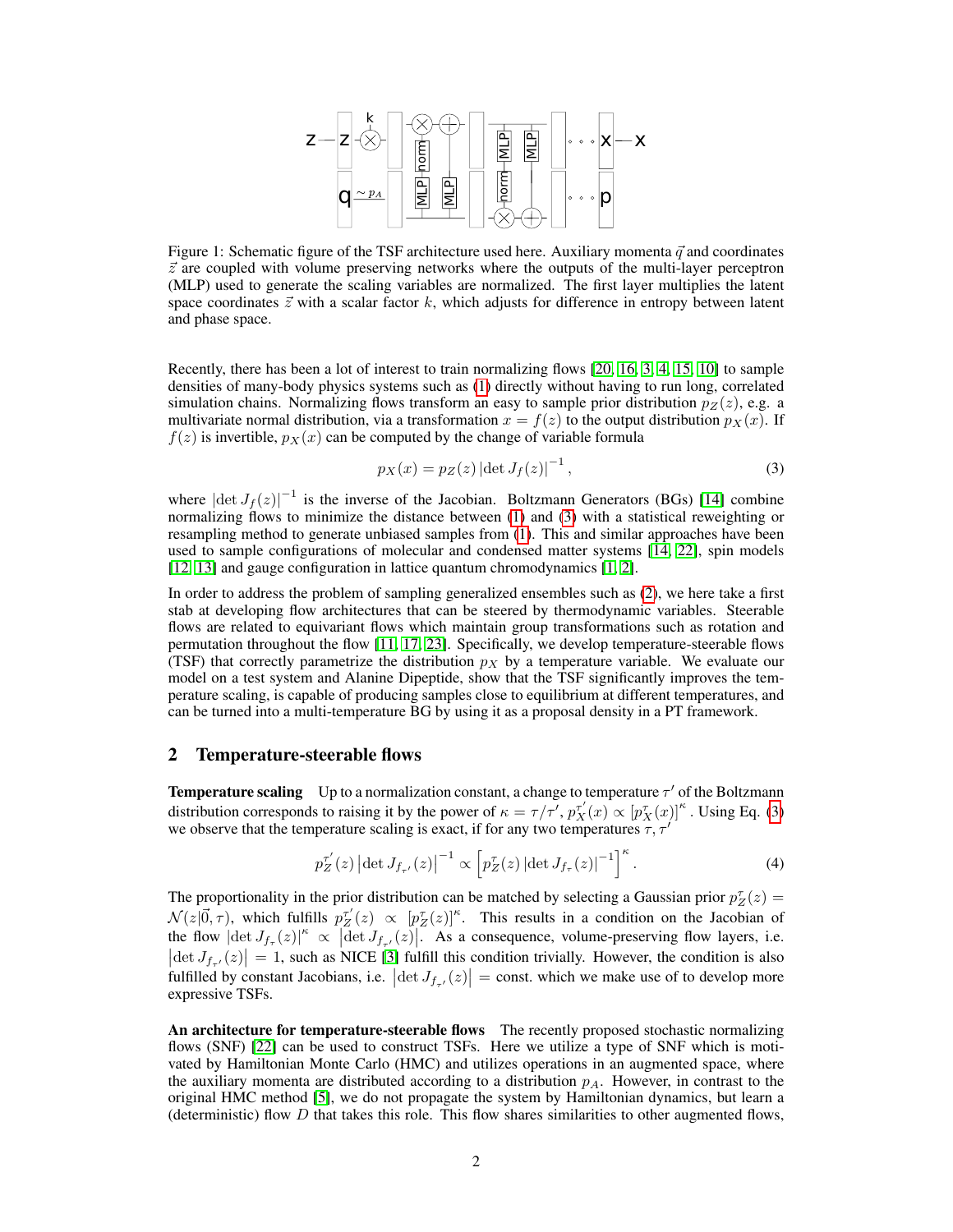such as Hamiltonian flows [\[7,](#page-5-17) [21\]](#page-5-18) and Augmented Normalizing Flows (ANFs) [\[8\]](#page-5-19). To sample from the model, i.e.  $\vec{x} = f_{\tau}(\vec{z}); \vec{z} \sim p_Z^{\tau}(\vec{z})$ , the flow consists of three consecutive steps

- 1. Sample auxiliary momenta  $\vec{q} \sim p_A^{\tau}(\vec{q})$ , and define the point in phase space  $\vec{v} = (\vec{z}, \vec{q})$
- 2. Propagate the point in phase space by the dynamics  $\vec{\gamma} = (\vec{x}, \vec{p}) = D(\vec{v})$
- 3. Project onto the configuration variables  $\vec{x}$

With the flow described above we can construct a TSF by choosing  $p_A^{\tau}(q) = \mathcal{N}(q|0, \tau)$  and choosing a dynamics  $D$  with a constant Jacobian which satisfies the temperature scaling condition (Eq. [4\)](#page-1-1). A convenient way of constructing volume preserving dynamics, i.e.  $|\det J_D(\vec{v})| = 1$ , is obtained by altering the RNVP network structure [\[4\]](#page-5-6), such that the product of the outputs of the scaling layers is equal to unity. This is done by subtracting the mean of the log outputs from each scaling layer, similar to [\[18\]](#page-5-20). In addition to the volume preserving RNVP layers we scale the latent space coordinates by a trainable scalar, which allows to adjust for entropy difference between the prior and the target. The resulting Jacobian factor is a constant and, hence, still fulfills the scaling condition. The flow architecture is shown in Fig. [1.](#page-1-2)

This architecture can also be viewed as an instance of an ANF, where the augmented prior distribution  $p_T^{\tau}(\vec{v}) = p_Z^{\tau}(\vec{z}) p_A^{\tau}(\vec{q})$  is mapped to the joint output distribution  $p_T^{\tau}(\vec{\gamma})$  via the invertible dynamics D. The joint target distribution is given by  $\mu_X^{\tau}(\vec{x})p_A^{\tau}(\vec{p})$ . As the flow fulfills the temperature scaling condition, a temperature change of the prior, i.e.  $\tau \to \tau'$ , will change the output accordingly. In the case of a factorized output distribution  $p_{\Gamma}^{\tau}(\vec{\gamma}) = p_X^{\tau}(\vec{x}) p_A^{\tau}(\vec{p})$  the marginal distribution  $p_X^{\tau}(\vec{x})$  is scaled correctly as well. This is ensured if the joint target distribution is matched correctly.

Training As in [\[14\]](#page-5-9), the TSFs are trained by a combination of a maximum-likelihood (forward KL) and energy-based (reverse KL) loss  $\mathcal{L} = (1 - \lambda) \mathcal{L}_{ML} + \lambda \mathcal{L}_{KL}$ , where the mixing parameter  $\lambda$  is increased from zero during training. The maximum likelihood loss minimizes the negative log likelihood (nll), which requires samples from a distribution  $p'_\Gamma(\gamma)$  that is similar to the target distribution

<span id="page-2-0"></span>
$$
\mathcal{L}_{ML} = \mathbb{E}_{\vec{\gamma} \sim p_{\Gamma}'(\vec{\gamma})} \left[ -\log p_{\Upsilon}(D^{-1}(\vec{\gamma})) - \log|\det J_{D^{-1}}(\vec{\gamma})| \right] \tag{5}
$$

As the target energy  $U(x)$  is defined by the physical system of interest, we can also rely on energybased training where the reverse KL divergence is minimized via the variational free energy

$$
\mathcal{L}_{KL} = \mathbb{E}_{\vec{v} \sim p_T(\vec{v})} \left[ U(D(\vec{v})) - \log |\det J_D(\vec{v})| \right] \tag{6}
$$

**Sampling and latent Monte Carlo** One way to generate samples using the TSF is by directly sampling from the Gaussian prior at the desired temperature and transforming the samples to configuration space. As the TSF is only an approximation to the Boltzmann distribution, these samples will generally be biased.

In order to ensure that the TSF generates unbiased samples from [\(2\)](#page-0-1), we use it in a MCMC framework. A proposal  $\vec{x}'$  is generated from configuration  $\vec{x}$  by sampling auxiliary momenta  $\vec{p} \sim p_A^{\tau}(\vec{p})$ to define  $\vec{\gamma} = (\vec{x}, \vec{p})$ , then applying the inverse dynamics  $\vec{v} = D^{-1}(\vec{\gamma})$  followed by a random displacement  $\vec{v}' = \vec{v} + \vec{\xi}$ , with  $\vec{\xi} \sim \mathcal{N}(0, \sigma^2)$ , in latent space and then transforming back into configuration space  $(\vec{x}', \vec{p}') = D(\vec{v}')$ . Accepting such a step with acceptance probability  $p^{\tau}_{\rm acc}\left((\vec{x},\vec{p})\rightarrow(\vec{x}',\vec{p}')\right) \;=\; \min\left\{1,\exp\left[-\left(U(\vec{x}')-U(\vec{x})+\left\|\vec{p}'\right\|^2/2-\left\|\vec{p}\right\|^2/2\right)/\tau\right]\right\} \; {\rm enforces}$ detailed balance in configuration space and thus ensures convergence to the Boltzmann distribution.

As the TSF is able to generate distributions at several temperatures, we can combine the MCMC moves with PT [\[19,](#page-5-0) [6,](#page-5-1) [9\]](#page-5-2). In PT, sampling is performed at a set of temperatures in parallel. Additionally to TSF-MCMC steps, samples can randomly be exchanged between two randomly chosen temperatures. This allows the sampler to overcome energy barriers quickly at high temperatures while still preserving details of the wells at lower temperatures.

# 3 Experiments

We carry out experiments at two different test models. Firstly, we demonstrate that the TSF drastically improves the temperature scaling as compared to the original RNVP. In a second experiment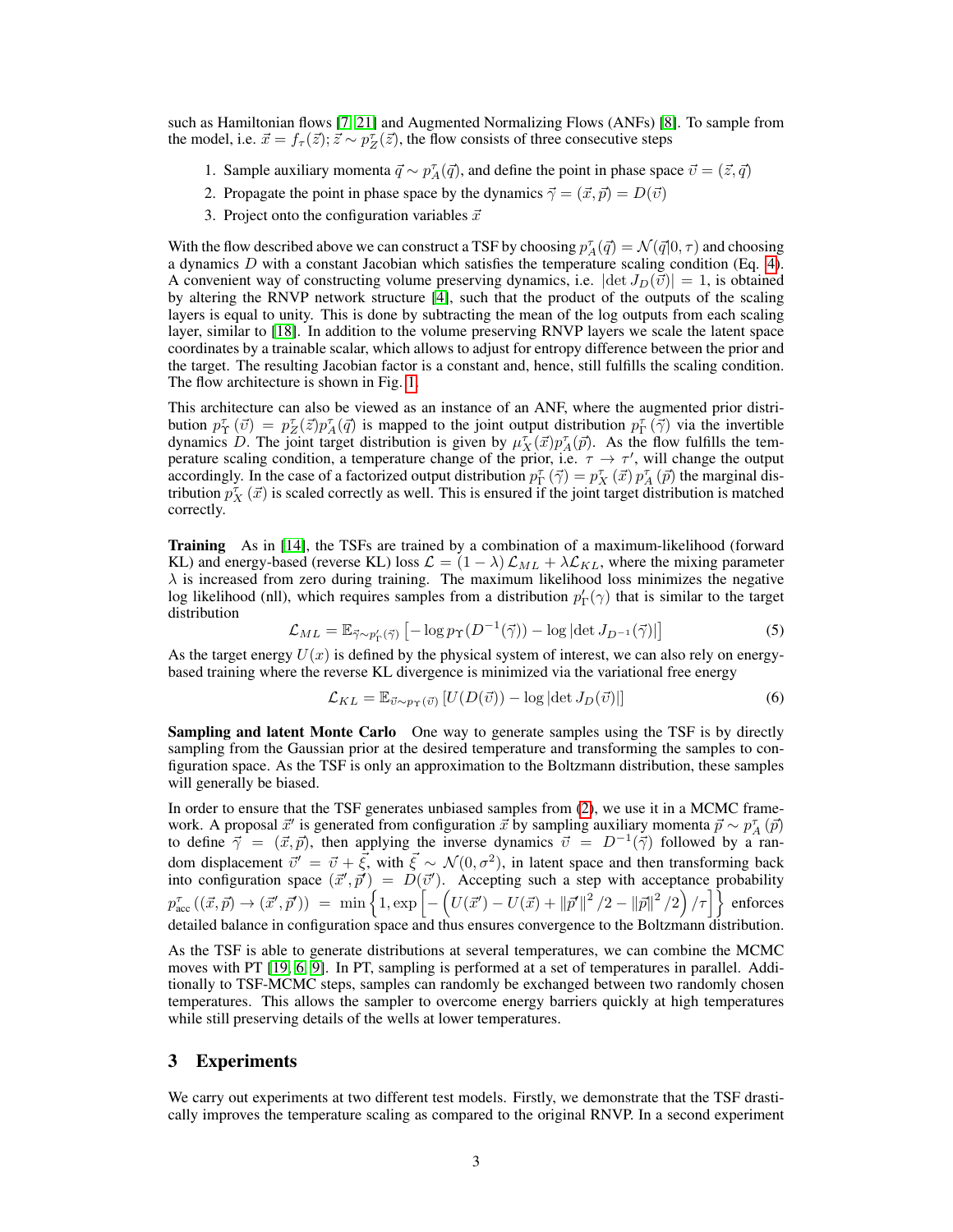

<span id="page-3-0"></span>Figure 2: Results for the multi-dimensional double well system. A: marginal density of the first 5 coordinates of the 20d system. **B:** comparison of the nll as a function of the temperature between the TSF and the RNVP network structure in the 5 dimensional case (lower is better). The dashed line indicates the training temperature  $T = 1$  C: same as B but for the 20 dimensional system.



Figure 3: Results for Alanine Dipeptide (D) in implicit solvent. A, B, E, F: Density of  $\phi$ ,  $\psi$  variables from different methods. A: TSF samples generated at the training temperature of  $T = 600$  K (ground truth is **B**). E: Samples generated with the same TSF at  $T = 300$  K to be compared (ground truth is F). Histograms of the dihedral angle  $\phi$  are shown in C for  $T = 600$  K and in G for  $T = 300$ K. H: Energy histograms at the different temperatures. D: Alanine Dipeptide molecule

we show that for the Ala2 molecule the TSF is able to generate samples close to the Boltzmann distribution and that the MCMC scheme results in unbiased samples.

Mixture of multi-dimensional double wells As a toy system that can easily be formulated in different dimensions, we select a mixture of multi-dimensional double wells which are mixed via a correlation matrix. The energy of this system is given by  $U(x) = U_{dw}(A\vec{x})$ , with  $U_{dw}(\vec{x}) =$  $\sum_{i=1}^{d} a_i x_i + bx_i^2 + cx_i^4$ . The parameter vector  $\vec{a}$  and correlation matrix A are chosen at random. We study the system at dimensions  $d = \{5, 20\}$  and compare the TSF with a RNVP flow with comparable numbers of trainable parameters. Fig. [2](#page-3-0) left shows the marginal density of the first 5 coordinates of the 20d system. The Boltzmann Generators are trained at  $T = 1$  and then analyzed by comparing the nll (Eq. [5\)](#page-2-0) of equilibrium samples, which were generated by Gaussian increment MCMC in combination with PT at 100 temperatures in the range  $T = 0.1$  to  $T = 10$  (Fig. [2](#page-3-0)) center and right). For the 5d system we observe that both network structures perform equally well in the close vicinity of the training temperature, however the TSF has a significantly lower nll at temperatures further away from the ones it was trained on. In the case of the 20d system, the TSF consistently outperforms the RNVP even at the training temperature. This indicates that the TSF is a more expressive network structure with stronger temperature scaling.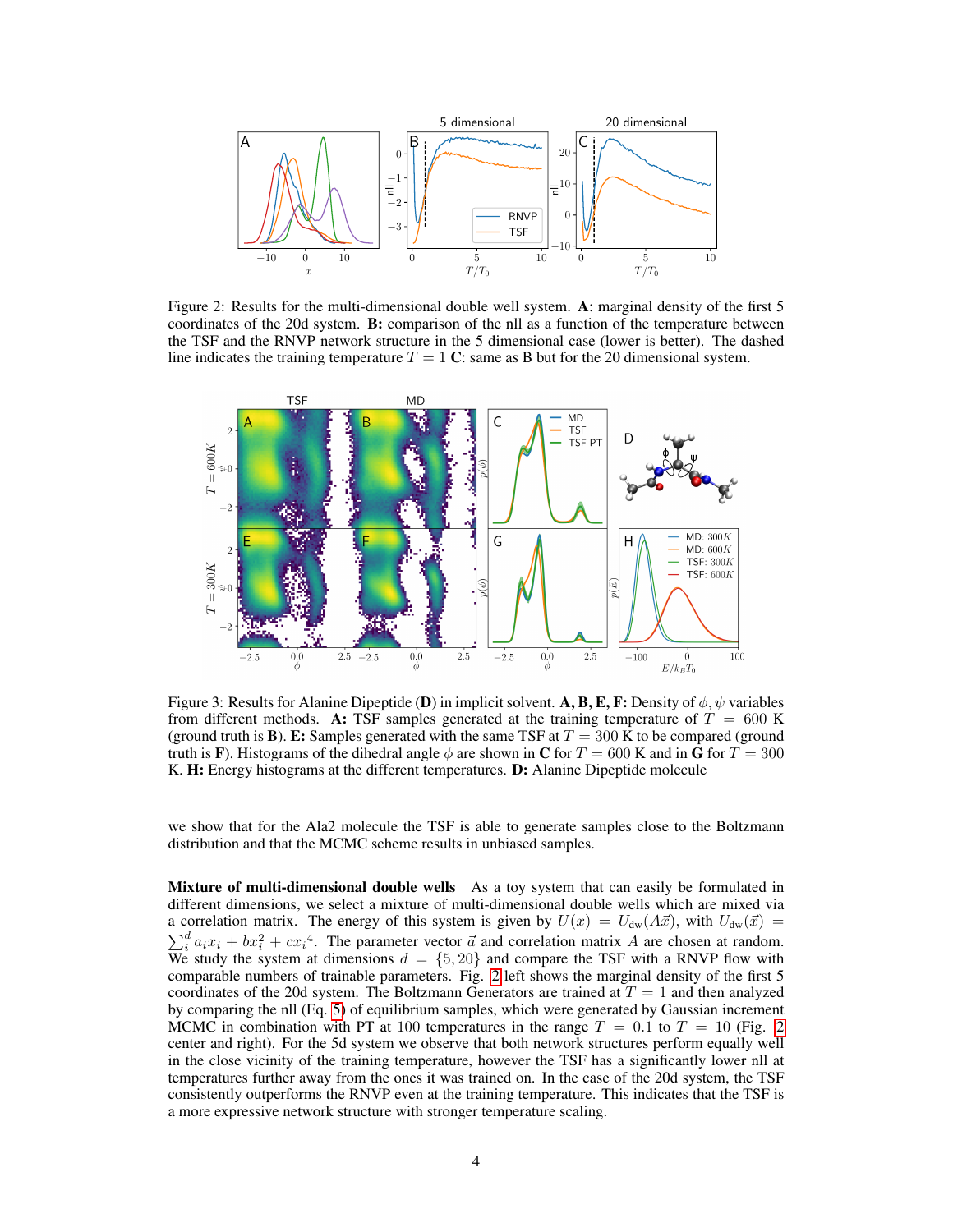<span id="page-4-2"></span>Alanine Dipeptide We further test TSF on the Alanine Dipeptide molecule in an implicit solvent model. For this system we use an invertible coordinate transformation layer and operate the TSF on a representation of the molecule in terms of distances and angles. As we are specifically interested in the temperature scaling aspect, we generate sets of samples at temperatures  $\overline{T} = \{300 \text{ K}, 600 \text{ K}\}\$ using MD. Our goal is to use the samples at  $T = 600 \text{ K}$  to train the TSF and then use the TSF to sample at  $T = 300$  K. The MD set at  $T = 300$  K serves as ground truth for comparison. We use the TSF to generate samples in configuration space and compare the Ramachandran plots and distributions of the  $\phi$  angle (Fig. [3\)](#page-4-2). We observe good agreement at the training temperature (Fig. [3](#page-4-2)) panels A to C). At  $T = 300$  $T = 300$  $T = 300$  K (Fig. 3 panels E to G) the TSF still finds the major minima at around  $\phi \approx -2$ , but under-samples the minimum at  $\phi \approx 1$ . This deviation from the target distribution is likely stemming from limited expressivity of the flow. We are able to recover the correct distribution of  $\phi$  when using the Monte Carlo scheme in a PT fashion (Fig. [3](#page-4-2) C and G). Furthermore, the output of the TSF closely recovers the distribution of energies (Fig. [3](#page-4-2) H) at both temperatures.

# 4 Discussion

In this work, we derived and constructed temperature-steerable flows (TSF) that correctly scale the output distribution of a BG with temperature. We showed that this novel type of flow can be used to train a BG at one temperature and generate distributions at other temperatures. Further progress could be made by combining samples at different temperatures when collecting training data and thus improve the quality of the BG. Another application could be the investigation of temperature dependent observables, e.g. magnetization in spin systems or free energy difference in proteins.

# 5 Broader impact

Sampling equilibrium samples is important for physics and other fields. Applications range from development of new materials to drug discovery. A lot of computational resources and energy is required for these simulations. Enhancing such sampling algorithms with Machine Learning methods has the potential to increase the efficiency. Allowing to reduce the computational cost and thus energy consumption significantly. One promising approach to tackle this problem are the framework of Boltzmann Generators (BGs), to which this paper contributes. This paper enables BGs to generate Boltzmann Distributions at different temperatures. This allows them to be trained at high temperatures where sampling is comparably cheap and furthermore to be used in enhanced sampling algorithms such as parallel tempering.

One risk of this method is that enabling and improving sampling methods for which currently no convergence criterion is known can lead to false claims. In the context of flow bases samplers ergodicity is not well studied. While broken ergodicity can also be an issue in MD and MCMC, these are known to be ergodic at least in the asymptotic limit, i.e. the limit of infinitely long simulations. This needs to be further researched to arrive at criteria that guarantee convergence.

#### 6 Acknowledgments

We gratefully acknowledge support by the Deutsche Forschungsgemeinschaft (SFB1114, project C03), the European research council (ERC CoG 772230 "ScaleCell"), the Berlin Mathematics center MATH+ (AA1-6), and the German Ministry for Education and Research (BIFOLD - Berlin Institute for the Foundations of Learning and Data). We thank Jonas Köhler, Andreas Krämer and Yaoyi Chen for insightful discussions.

#### References

- <span id="page-4-0"></span>[1] MS Albergo, G Kanwar, and PE Shanahan. Flow-based generative models for markov chain monte carlo in lattice field theory. *Physical Review D*, 100(3):034515, 2019.
- <span id="page-4-1"></span>[2] D. Boyda, G. Kanwar, Sébastien Racanière, Danilo Jimenez Rezende, M. S. Albergo, K. Cranmer, D. Hackett, and P. Shanahan. Sampling using SU(N) gauge equivariant flows. *ArXiv*, abs/2008.05456, 2020.